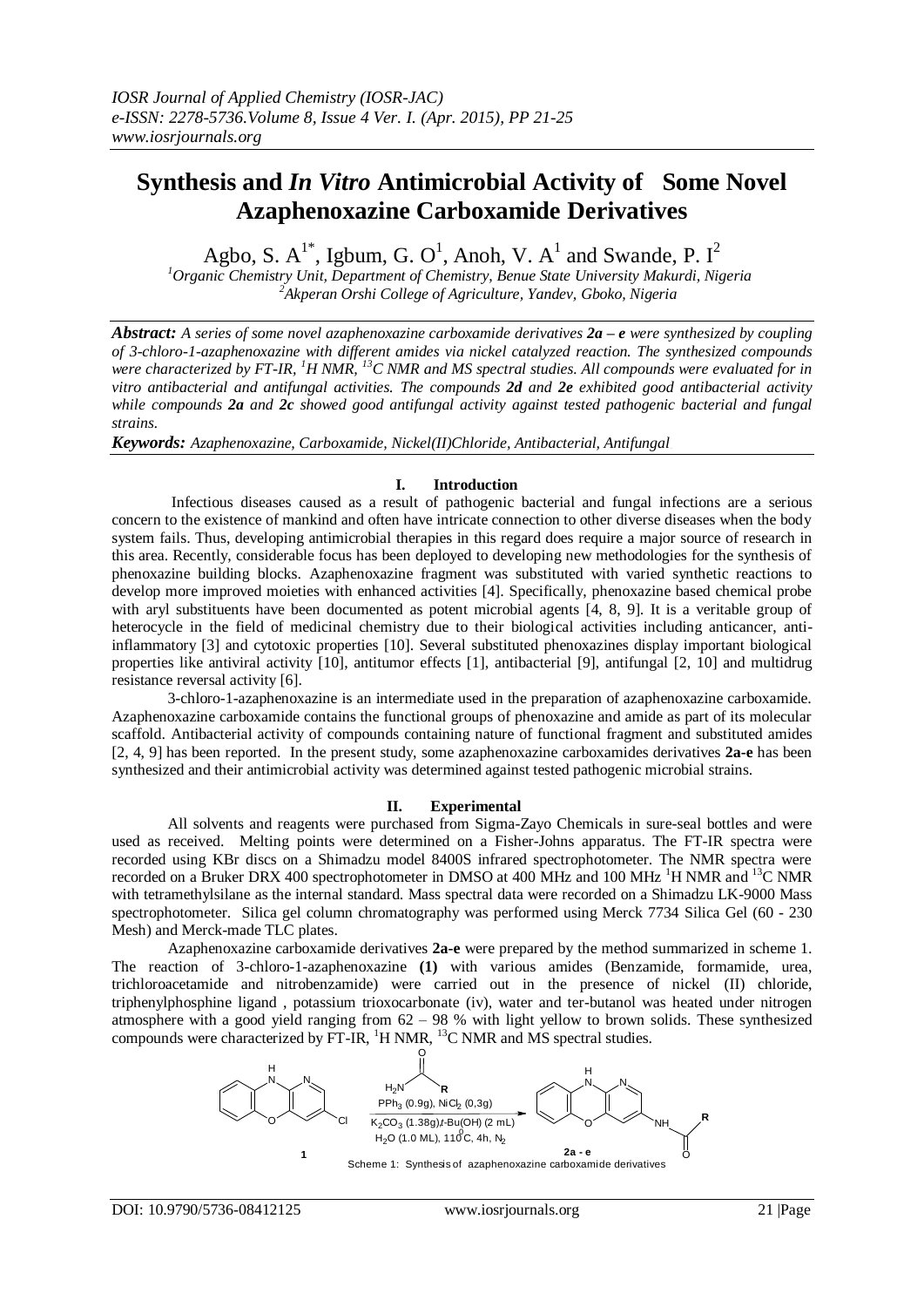**2.1 General Procedure for the synthesis of Azaphenoxazine carboxamides derivatives 2a – e:** A mixture of nickel (II) chloride (0.3 g, 0.001 mol), triphenylphosphine ligand (0.9 g, 0.001 mol), potassium trioxocarbonate (iv) (1.38 g, 0.01 mol), 3-chloro-1-azaphenoxazine (7.2 g, 0.03 mol), amide (4.0 g, 0.03 mol), water (1 mL) and ter-butanol (2 mL) was heated to 110 °C for 4h under nitrogen atmosphere. The progress of the reaction was monitored by TLC. Upon completion, the solvent was removed under reduced pressure and residue was taken in water and extracted with ethyl acetate. The solvent was further evaporated to get the desired crude product which was purified by column chromatography over silica gel (60 - 230 mesh) using hexane: ethyl acetate (8:2) as an eluent.

**2.1.1Synthesis of compound 2a:** Dark brown, yield  $85\%$ , m.p.210 – 212<sup>0</sup>C, IR (KBr, cm<sup>-1</sup>): 3369 cm<sup>-1</sup> (C-H, Ar-H), 3191 and 3071 (N-H), 1655 (C=O, amide, C=N and C=C), 1403 and 1303 (C-C str), 1030 (C-N str), and 707 (C-O-C); <sup>1</sup>H NMR (400 MHz, DMSO) δ ppm: 7.24 (td, J= (3.72, 6.41, 5.35)Hz, 2H, 2N-H), 7.46 (m, 2H, H (2), H (4), 7.88 (t, 3H, H6, H7, H8); <sup>13</sup>C NMR (100 MHz, DMSO) ppm: 129.3 (C of aromatic ring), 129.6 (C=N, C-2), 131.8 (C=C, C-8), 133.7 (C=O, amide). MS (m/z) 105(5), 245(3), 296(2), 303 (M<sup>+</sup>, 100); exact mass calcd for  $C_{11}H_7N_2ONCOC_6H_5$  303.0000. Found 303.1023

**2.1.2** Synthesis of compound 2b: Light brown, yield 82%. m.p.208 - 209  $^0$ C, IR (KBr, cm<sup>-1</sup>): 3352 (C-H str. of the aromatic system), 3053 (N-H), 1596 (C=O of the carbonyl (amide), C=N and C=C), 692 (C-O-C); <sup>1</sup>H NMR (400 MHz, DMSO) δ ppm: 7.24 (td, j=(2.99, 7.40)Hz, 2H, 2NH), 7.40 (m, 4H, H2, H4, H8, H9); <sup>13</sup>C NMR (100 MHz, DMSO) ppm:129.2 (C of aromatic ring), 129.3 (C=N, C-2), 129.4 (C=C, C-8), 133.7 (C=O, amide), 133.9 (C-H) , 137.3 (C=C, C-4); MS (m/z): 137(1), 178(15), 210(3), 219(7), 227(M + , 100) exact mass calcd for C11H7NHONNHCHO 227.0012. Found 227.1520

**2.1.3** Synthesis of compound 2c: Light brown, yield 62 %; m.p. 248 - 250  $^0$ C, IR (KBr, cm<sup>-1</sup>): 3419 (C-H, Ar-H), 1650 (C=O, C=N and C=C), 1083 (C-N), 673 (C-O-C). <sup>1</sup>H NMR (400 MHz, DMSO) δ ppm: 7.24, (ddt, J (1.83, 4.56, 7.55)Hz, 2H, 2NH), 7.39 (m, 3H, H7, H8, H9); <sup>13</sup>C NMR (100 MHz, DMSO) ppm: 129.3 (Ar-C), 129.4 (C=N, C-2), 129.6 (C=C, C-8), 133.7 (>C=O, amide), 137.1 (C-NH2); MS (m/z): 198(3), 209(7), 225(10). 242 (M<sup>+</sup>, 100) exact mass Calcd for C<sub>11</sub>H<sub>7</sub>N<sub>2</sub>ONHCONH<sub>2</sub> 242.0256. Found 242.1562

**2.1.4 Synthesis of compound 2d:** Light yellow, yield 98%, m.p  $288 - 290^\circ$  C, IR (KBr, cm<sup>-1</sup>): 3414 (C-H str. of the aromatic system), 3073 (N-H), 1676 (C=O str. of the amide, C=N and C=C), 1022 (C-N), 823(C-Cl), 823  $(C-O-C)$ ; <sup>1</sup>H NMR (400 MHz, DMSO)  $\delta$  ppm: 7.24 (ddt (J=2.42, 6.04, 7.56)Hz, 2H, 2NH), 7.39 (dd, J=(2.06, 3.86)Hz, 3H, H6, H7, H8); <sup>13</sup>C NMR (100 MHz, DMSO) ppm: 129.3 (C of aromatic ring), 129.4 (C=N, C-2), 129.6 (C=C-8), 132.0 (C-Cl), 132.1 (C=C, C-3)132.6 (C=C, C-7), 133.8 (C=O, amide), 137.2 (C=C, C-4); MS (m/z): 198(7), 215(6), 298(10), 344 (M<sup>+</sup>, 100) exact mass Calcd for C<sub>11</sub>H<sub>7</sub>N<sub>2</sub>ONHCOCI<sub>3</sub> 344.5001. Found 344.5212

**2.1.5** Synthesis of compound 2e: Dark brown, yield  $84\%$ , m.p  $287 - 289 \degree$ C, IR (KBr, cm<sup>-1</sup>): 3442 (C-H str. of the aromatic system),  $3182$  and  $3078 \text{ cm}^{-1}$  (N-H),  $1672$  (>C=O str of the carbonyl, >C=N and C=C str), 1529 (C-C), 1365 (C-NO<sub>2</sub>), 1122 (C-N), 713 (C-O-C). <sup>1</sup>H NMR (400 MHz, DMSO) δ ppm: 7.20 (S, 2H, 2NH), δ 7.34(S, 2H, H6, H7); <sup>13</sup>C NMR (100 MHz, DMSO) ppm: 126.3 (C of aromatic ring), 129.5 (C=N, C-2), 130.5  $(C=C, C-8)$ , 133.7  $(C=O, \text{ amide})$ , 139.4  $(C=C, C-9)$ , 166.3  $(C-NO<sub>2</sub>)$ ; MS  $(m/z)$ : 221(3), 285(7), 312(3), 364(M<sup>+</sup>, 100) exact mass Calcd for  $C_{11}N_7N_2ONHCOC_6H_5NO_2$  364.1000. Found 364.1012

**2.2 Antibacterial activity:** The synthesized compounds were screened against Gram-positive bacteria (Staphylococcus aureus, Salmonella typhii, Klebsiella pneumonia) and Gram-negative bacteria (Escherichia coli, Pseudomonas aeruginosa, Streptococcus pyogene) in ethanol by disc diffusion method on nutrient agar medium [7, 10]. The sterile medium (Nutrient Agar Medium, 15mL) in each periplates was uniformly smeared with culture of Gram-positive and Gram-negative bacteria. Sterile discs of 10 mm diameter (Hi-Media) were made in each of the petriplates, to which 50  $\mu$ L (1 mg/mL i.e., 50  $\mu$ L/disc) of the different synthesized compounds were added. The treatments also include 50 µL of ethanol as negative control, ampicillin as positive reference standard. For each treatment three replicates were maintained. The plates were incubated at  $25 \pm 2$  °C for 24 h and the size of the minimum inhibition concentration, if any, was determined.

**2.3 Antifungal activity:** The synthesized compounds were screened for their antifungal activity against Absidia corymbifera, Epidermophyton floccosum, Fusarium solani, Trichophyton rubrum, Mucor mucedo, Candida albicans in ethanol by poisoned food technique [7]. Potato Dextrose Agar (PDA) media was prepared and about 15 mL of PDA was poured into each petriplates and was allowed to solidify. 5 mm disc of seven days old culture of the test fungi was placed at the centre of the petriplates and incubated at 26  $\rm{^0C}$  for 7 days. After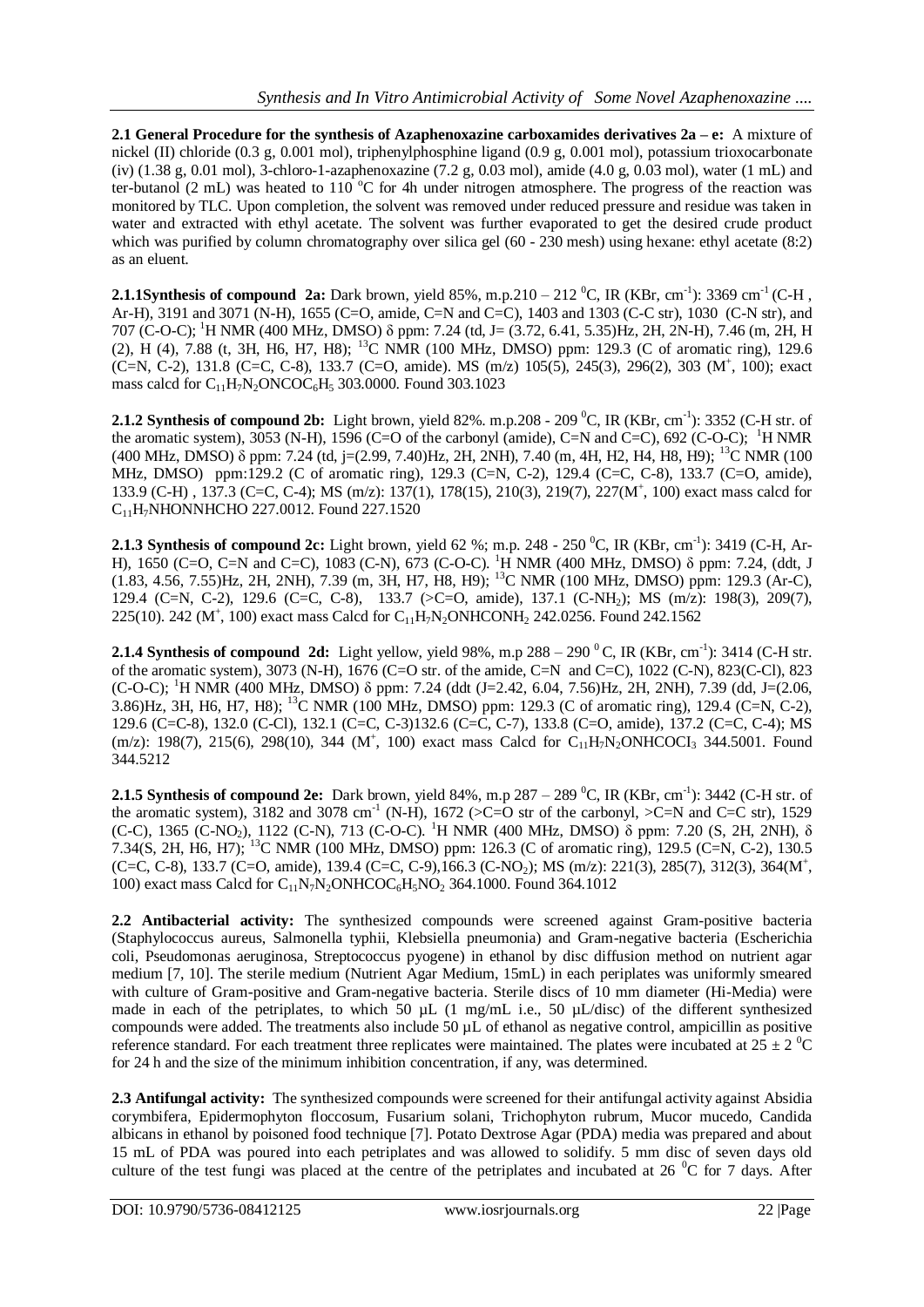incubation, the minimum inhibitory concentration was measured and three replicates were maintained for each treatment. Ketoconazole was used as standard. All the synthesized compounds were tested (at the dosage of 500  $\mu$ L of the novel compounds/petriplate, where concentration was 0.1 mg/mL) by poisoned food technique.

## **III. Result and Discussion**

In the present study, some five new compounds were synthesized. Structure of the synthesized compounds was established on the basis of FT-IR,  ${}^{1}H$  NMR,  ${}^{13}C$  NMR and mass spectral data. The chemical structure and physical data of novel compounds are given in Table 1.

**Table 1**. Chemical structure and physical data of azaphenoxazine carboxamide derivatives **2a – e**  $\frac{1}{100}$ **Compound Structure Yield m.p. (0C) R** H  $N$   $\mathcal{N}$ 210 - 212  $2a$ 85.00  $C_6H_5$ H  $C_6H_5$ N O **2b** H O H  $N$   $\mathcal{N}$ H 208 - 209 85.00 H N O **2c** NH<sub>2</sub> O H  $N$   $\mathcal{N}$ . H  $NH<sub>2</sub>$ 62.00 248 - 250 N O **2d** CCl<sub>3</sub> O H  $N_{\sim}$   $\sim$   $N_{\rm}$ . H  $CCI<sub>3</sub>$ 288 - 290 98.00 N O **2 e** O  $C_6H_5NO_2$ H  $N_{\sim}$   $\sim$  N.  $2e$  $C_6H_5NO_2$ H 287 - 289 84.00 N O O

The FT-IR spectra of **2a - e** were recorded using KBr pellets in the range of 4000 - 400 cm-1 . The absorption bands at  $1655-1672$  cm<sup>-1</sup> are due to the presence of C=O stretch. The absorption band at 2360 cm<sup>-1</sup> is due to the N-H stretch in compound **1**. The N-H absorption bands at 3071 -3078 cm-1 in **2a - e** confirmed the synthesized compounds. The strong bands at  $1596 - 1676$  cm<sup>-1</sup> are attributed to CO stretch of the amide.

The characteristic resonance peaks in  ${}^{1}H$  NMR for the new compounds were reported using DMSO. The expected resonances were assigned by their peak multiplicity and integration. The resonance appearing in the range of  $\delta$  7.41 – 7.39 ppm as multiplets, doublets and singlets is attributed to the aromatic protons. The proton spectral data agree with respect to the number of protons and their chemical shifts with the proposed structures.

The carbon-13 NMR spectral data of CCl in **1** show single resonance at δ 131.8 ppm which is absent in the spectra of **2a – e**. The resonance appearing in the range of δ 133.8 – 133.3 ppm is attributed to the carbonyl and amide series. The integration of spectra shows good agreement with the synthesized compounds. The synthesized compounds were further confirmed by the appearance of molecular ion peak in mass spectra. Mass spectra of all the newly synthesized compounds showed  $M^+$  fragmentation peak in agreement with their molecular formula.

The antimicrobial activities of the azaphenoxazine carboxamide derivatives **2a – e** were determined against various microbial types. The experimental result of antimicrobial activity showed varied degree of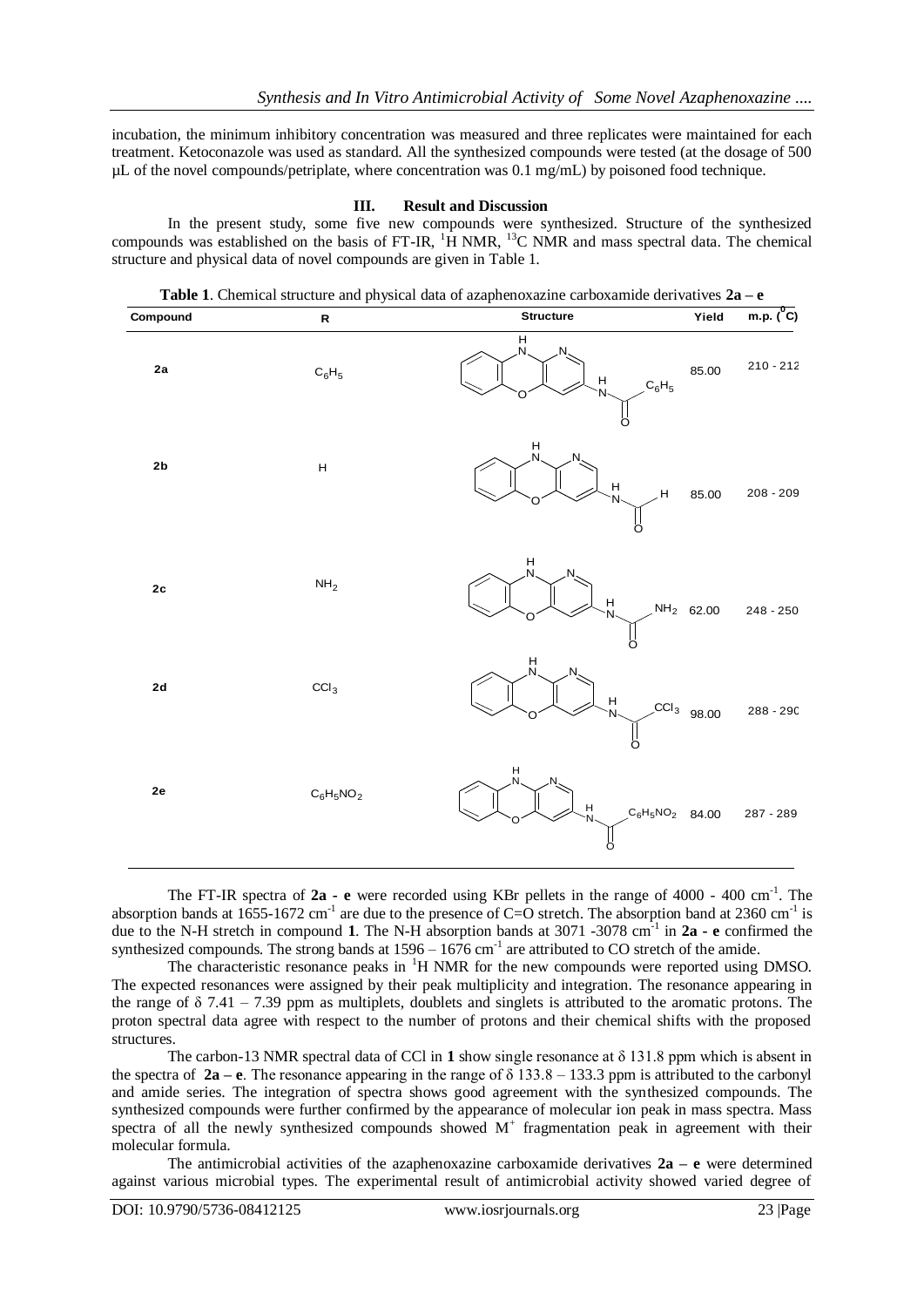efficacy of the compounds against different microbial strains (Table 2). Compounds **2d** and **2e** showed very good antibacterial activity against **Sa**, **Ec**, **Kp** and **Sp**. Compounds 2b and **2c** were moderately active against **Sp** and **Ed**. Compounds **2a** - **e** were weakly active against **St**, **Ed**, **Sp**, **Pa**, **Sa**, and **Kp**. The drug ampicillin used as standard drug exerted good antibacterial activity against **Sa**, **Kp** and **Sp**. It was also moderately active against **Pa**.

Compound **2a** showed good inhibitory activity against fungi **Ac**, **Fs** and **Tr** and compound **2c** exhibit good activity against fungi **Ac** and **Tr**. Compounds **2a – e** were moderately active against **Ef**, **Fs** and **Mm**. Weakly antifungal activity was also expressed by compounds **2a – e**. Compounds **2d** and **2e** show weak activity in comparison to the standard drug against fungi **Ac**, **Ef**, **Fs** and **Tr**.

**Table 2.** *In vitro* Antibacterial and Antifungal Activities of **2a – e**

| Compound                                                     | Antibacterial activity |                               |  |  |  |  | Antifungal activity |  |  |  |                               |  |  |  |  |  |
|--------------------------------------------------------------|------------------------|-------------------------------|--|--|--|--|---------------------|--|--|--|-------------------------------|--|--|--|--|--|
|                                                              | (MIC) $\mu$ g/mL       |                               |  |  |  |  | (MIC) $\mu$ g/mL    |  |  |  |                               |  |  |  |  |  |
|                                                              |                        | St Sa Ed Kp Sp Pa             |  |  |  |  |                     |  |  |  | Ac Ef Fs Tr Mm Ps             |  |  |  |  |  |
| 2a                                                           |                        | 15.0 2.50 15.0 2.50 15.0 15.0 |  |  |  |  |                     |  |  |  | 1.25 5.00 1.25 1.25 5.00 15.0 |  |  |  |  |  |
| 2 <sub>b</sub>                                               |                        | 15.0 2.50 15.0 2.50 5.00 15.0 |  |  |  |  |                     |  |  |  | 15.0 15.0 5.00 2.50 15.0 15.0 |  |  |  |  |  |
| 2c                                                           |                        | 2.50 15.0 5.00 15.0 5.00 1.25 |  |  |  |  |                     |  |  |  | 2.50 15.0 5.00 1.25 15.0 15.0 |  |  |  |  |  |
| 2d                                                           |                        | 1.25 15.0 1.25 1.25 15.0 15.0 |  |  |  |  |                     |  |  |  | 15.0 15.0 15.0 15.0 5.00 15.0 |  |  |  |  |  |
| 2e                                                           |                        | 15.0 2.50 2.50 2.50 2.50 15.0 |  |  |  |  |                     |  |  |  | 15.0 15.0 15.0 15.0 5.00 5.00 |  |  |  |  |  |
| Ampicillin 15.0 2.50 15.0 1.25 1.25 5.00                     |                        |                               |  |  |  |  |                     |  |  |  | NA NA NA NA NA NA             |  |  |  |  |  |
| Ketoconazole NA NA NA NA NA NA 15.0 15.0 15.0 15.0 5.00 5.00 |                        |                               |  |  |  |  |                     |  |  |  |                               |  |  |  |  |  |
|                                                              |                        |                               |  |  |  |  |                     |  |  |  |                               |  |  |  |  |  |

**Abbreviation**: St – Salmonella typhii; Sa – Staphylococcus aureus; Ec – Escherichia coli; Kp – Klebsiella pneumonia; Sp – Streptococcus pyogene; Pa – Pseudomonas aeruginosa; Ac – Absidia corymbifera; Ef – Epidermophyton floccosum; Fs – Fusarium solani; Tr – Trichophyton rubrum; Mm – Mucor mucedo; Ps – Penicillium specie; NA – not applicable

With respect to the SAR drawn for compounds **2a – e**. The chloro**-**and-nitro groups attached as substituents on the phenoxazine ring **2d** and **2e** showed remarkable activity in the antibacterial test. With the nitro substituent exhibiting highest activity followed by the chloro substituent due to it's less electron withdrawing ability. Compounds **2d** and **2e** showed least antifungal activity compared to compounds **2a**, **2c** and **2b**. This is attributed to the strong electron withdrawing ability of the chloro and nitro substituents on **2d** and **2e** against the less electron withdrawing species of **2a**, **2c** and **2b** as well as the standard drug used. Due to the changing substituents on the synthesized phenoxazine ring, it can be revealed that the presence of electron withdrawing group on azaphenoxazine carboxamide functionalized ring increases antibacterial activity and decreases antifungal activity.

#### **IV. Conclusion**

Some new azaphenoxazine carboxamide derivatives **2a - e** were synthesized and their antimicrobial activity have been evaluated. The chloro-and-nitro groups in **2d** and **2e** produced significant changes in activity against Gram-postive and Gram-negative bacteria while the benzamido, methanamido, and aminomethanamido groups in **2a** and **2c** produced significant changes in activity against absidia corymbifera, fusarium solani, trichophyton rubrum.The SAR studies revealed that the substituents on the azaphenoxazine carboxamide ring are responsible for the antimicrobial activity.

## **Acknowledgement**

We are thankful to Dr. Eze Melletus Ugonna, Luminar International College of Medicine, Awgu-Enugu, Nigeria, for carrying out the laboratory antimicrobial investigation for this work.

#### **References**

- [1]. A. T. Balaban; T. Constantinescu; R. D. Baratoic; N. Spataru; T. Spataru; G. Ionita; A. Beteringhe; C. Draghici; M. T. Caproic; I. Baciu; C. R. Radutiu. Wurster aza crown ethers with N-para-phenylphenothiazine or phenoxazine groups. Arkivoc., xiii, 2009, 342 - 362
- [2]. A. T. Balaban; T. Constantinescu; R. D. Baratoic; N. Spataru; T. Spataru; G. Ionita; A. Beteringhe; C. Draghici; M. T. Caprioc; I. Baciu; C. R. Radutiu. 3, 5-Dinitro-N-(41- benzo-15-crown)- benzamide derivatives – Synthesis and Properties. Arkivoc., xi, 2008, 307 -321.
- [3]. R. Gatti; M. G. Gioia; A. M. Dipietra. Fluorescent labelling of biomolecules with organic probes, Anal. Chim. Acta, 11, 2002, 474 - 479.
- [4]. S. A. Agbo; V. A. Anoh; U. C. Okoro. Nickel catalyzed amidation reaction in the synthesis of azaphenoxazine carboxamides. J. Applicable. Chem., 3(6), 2014, 2526 – 2532
- [5]. V. A. Anoh; S. A. Agbo; V. Okonkwo; T. Akpoghol. An efficient approach for Ni-catalyzed cross coupling of 6-chloro-8 azabenzo[a]phenoxazin-5-one and aryl boronic acids. IOSR - J. Applied. Chem.,  $7(12)$ ,  $2014$ ,  $57 - 60$
- [6]. O. Wesolowska; J. Wolhar; G. Westman; K. Samuelsson; M. Kawase; I. Ocsovszki; N. Motohashi; K. Michalak. Benzo[a]phenoxazines: A new group of potent p-glycoprotein inhibitors. In vivo., 20, 2006, 109 – 114
- [7]. J. H. Jorgensen; M. J. Ferraro. Antibiotic susceptibility testing: A review of general principles and contemporary practices. Clin. Infect. Dis, 49, 2009, 1749 – 1755